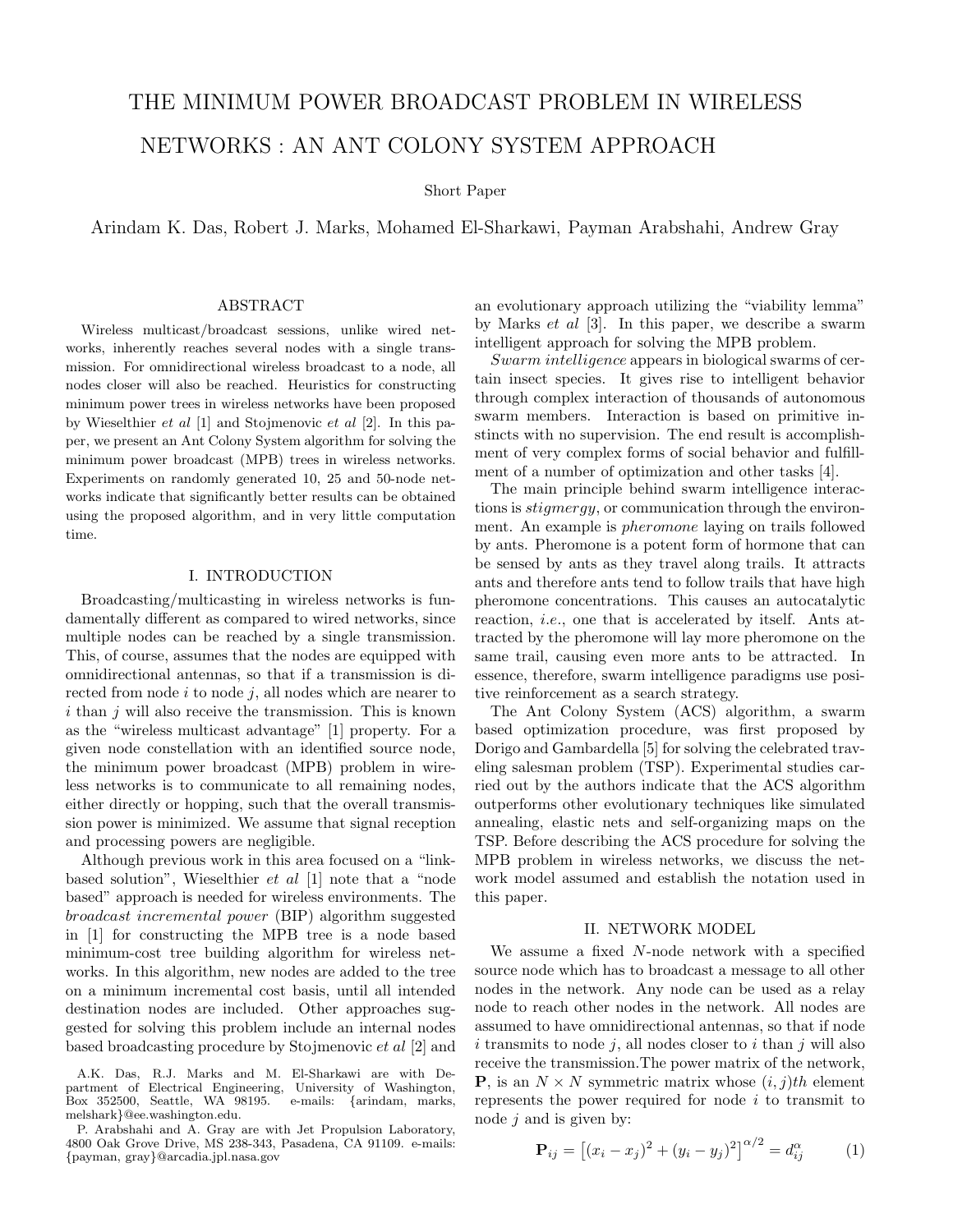where  $\{(x_i, y_i) : 1 \leq i \leq N\}$  are the coordinates of the nodes in the network,  $\alpha$  ( $2 \leq \alpha \leq 4$ ) is the channel loss exponent and  $d_{ij}$  is the Euclidean distance between nodes  $i$  and  $j$ .

#### III. NOTATION

The following notation will be used in this paper:

- $t =$  time index
- $t_{MAX}$  = maximum time index
- $N_A$  = number of Type-A ants
- $N_B$  = number of Type-B ants
- $\tau_{ij}(t)$  = pheromone level on the edge  $i \rightarrow j$  at time t
- $\eta_{ij}$  = local visibility of node j from node  $i \stackrel{\triangle}{=} 1/\mathbf{P}_{ij}$
- $\beta_A$  = tunable parameter to control  $\eta_{ij}$  for Type-A ants,  $0 < \beta_A \leq 1$
- $\beta_B$  = tunable parameter to control  $\eta_{ij}$  for Type-B ants,  $0 < \beta_B < \beta_A \leq 1$
- $T_k(t)$  = tree developed by ant k at time t
- $Y_k(t)$  = tree power of  $T_k(t)$
- $\rho =$  pheromone decay coefficient,  $\rho \in (0, 1]$
- $q =$  uniformly distributed random variable over the interval [0,1]
- $q_0$  = tunable parameter,  $q_0 \in [0, 1]$

Note that the local visibility parameter,  $\eta_{ij}$ , is defined to be the inverse of  $P_{ij}$  and not  $d_{ij}$  (see eqn. 1), as was used by Dorigo et al [5] for solving the TSP. This definition allows for the effect of the channel loss factor,  $\alpha$ , to be incorporated into local visibility.

#### IV. TREE BUILDING BY AN ANT

We begin by defining the following sets:

 $V =$  set of all nodes in the network  $s =$  transmission step number  $\mathbf{NR}^s$  = new nodes reached in transmission step s<br> $\mathbf{NR}^{0:s}$  = all nodes reached till transmission step s  $=$  all nodes reached till transmission step  $s$  $\mathbf{NNR}^{0:s}$  = nodes not reached till transmission step s  $\stackrel{\triangle}{=} V \setminus \mathbf{NR}^{0:s}$ 

A node, *i*, is *newly reached* in step *s* if  $i \in \mathbf{NR}^s$  but  $i \notin \mathbf{NR}^{\hat{0}: s-1}.$ 

Tree building by an ant is an iterative process which starts with a transmission from the source to a destination node and continues till all the intended destination nodes are reached. For a broadcasting session in an Nnode network with an identified source node, the iteration must converge in at most  $N-1$  iterations (i.e.,  $s \leq N-1$ ). It should be noted that, because of the wireless advantage property, whereby multiple nodes are reached by a single transmission, the number of iterations can range from as few as 1 (when the source transmits to the node farthest from it, covering all intermediate nodes in the process) to  $N-1$  (this will be the case when exactly one new node is reached during each iteration).

At a given time instant  $t$ , the decision rule governing which edge an ant chooses to travel on at step s of the tree building process is pseudo − random − proportional,

as described in Figure 1. Starting with  $s = 0$  and the initialization  $\mathbf{NR}^0 = [source]$ , this decision rule is executed till all the intended destination nodes are reached, i.e., till  $\mathbf{NNR}^{0:s} = \emptyset.$ 

A couple of points are worth noting in Figure 1. First, when the pheromone distribution on all edges is almost uniform, proper selection of  $\beta_A$  and  $\beta_B$  can effectively alter the way Type- $A$  and Type- $B$  ants choose which edge to travel on, from some node i. For an arbitrary 4-node network, suppose we have one Type-A and one Type-B ant at node 1. Assume that the distances of nodes 2, 3 and 4 from 1 are  $d_{12} = 0.5$ ,  $d_{13} = 1.5$ ,  $d_{14} = 2.0$  and  $\tau_{12} = \tau_{13} = \tau_{14} = 0.01$ . Choosing  $\beta_A = 1$  and  $\beta_B = 0.1$ , the probabilities  $\{x_{ij} : i = 1, j = 1, 2, 3\}$  (see eqn. 5) for the two types of ants are as follows:

- Type-A:  $x_{12} = 0.63$ ,  $x_{13} = 0.21$ ,  $x_{14} = 0.16$
- Type-B:  $x_{12} = 0.36, x_{13} = 0.32, x_{14} = 0.32$

Clearly, if both the ants are following their exploratory regimen (see Step 4 in Figure 1), while the Type- $A$  ant will choose the nearest node (node 2) 63% of the time, the Type-B ant has almost equal chances of selecting any of the three nodes. Type- $B$  ants, therefore, can select their edges by looking deeper into the network, as opposed to Type-A ants which are mostly greedy and tend to choose nearby nodes. Because of this reason, we will refer to Type- $A$  ants as  $narrow - vision$  ants and Type- $B$  ants as  $wide - vision$  ants. It may be noted that the wide-vision ants, because of their ability to make decisions by looking deeper into the network, are better suited for exploiting the wireless advantage property than the narrow-vision ants.

Second, the only condition which needs to be satisfied by a node if it wants to transmit at step  $s$  is that it should be reached by step  $s - 1$  (see eqn. 2). There's no restriction, however, on a node transmitting more than once in the broadcast tree. For example, in an arbitrary 4-node network with node 1 being the source, a broadcast tree generated by an ant could be:  $T = \{1 \rightarrow 2, 2 \rightarrow 3, 1 \rightarrow 4\}.$ If  $d_{14} > d_{12}$ , it is obvious that T can be easily improved by replacing the two transmissions from node 1 by the higherpowered transmission  $1 \rightarrow 4$ . An improved tree is therefore:  $T_1 = \{1 \rightarrow 4, 2 \rightarrow 3\}$ . In general, multiple transmissions from a node are unnecessary in wireless networks because the highest-powered transmission will also cover the nodes which are reached by lower-powered transmissions from that node. Given a sequence of transmissions constituting a broadcast tree, the primary step in cost reduction is therefore to replace the first transmission from a node by the highest powered transmission from that node. All other transmissions from that node are then deleted from the tree. We will refer to this cost-reducing procedure as Procedure MTR (multiple transmission removal).

A second cost-reduction mechanism is Procedure ET (edge trimming), whereby redundant transmissions are eliminated from the broadcast tree. The sth transmission in a broadcast tree is redundant if no new node is reached by it; *i.e.*, if  $\mathbf{NR}^s = \emptyset$ . In our above example, if we assume that node 3 is nearer to 1 than 4, the transmission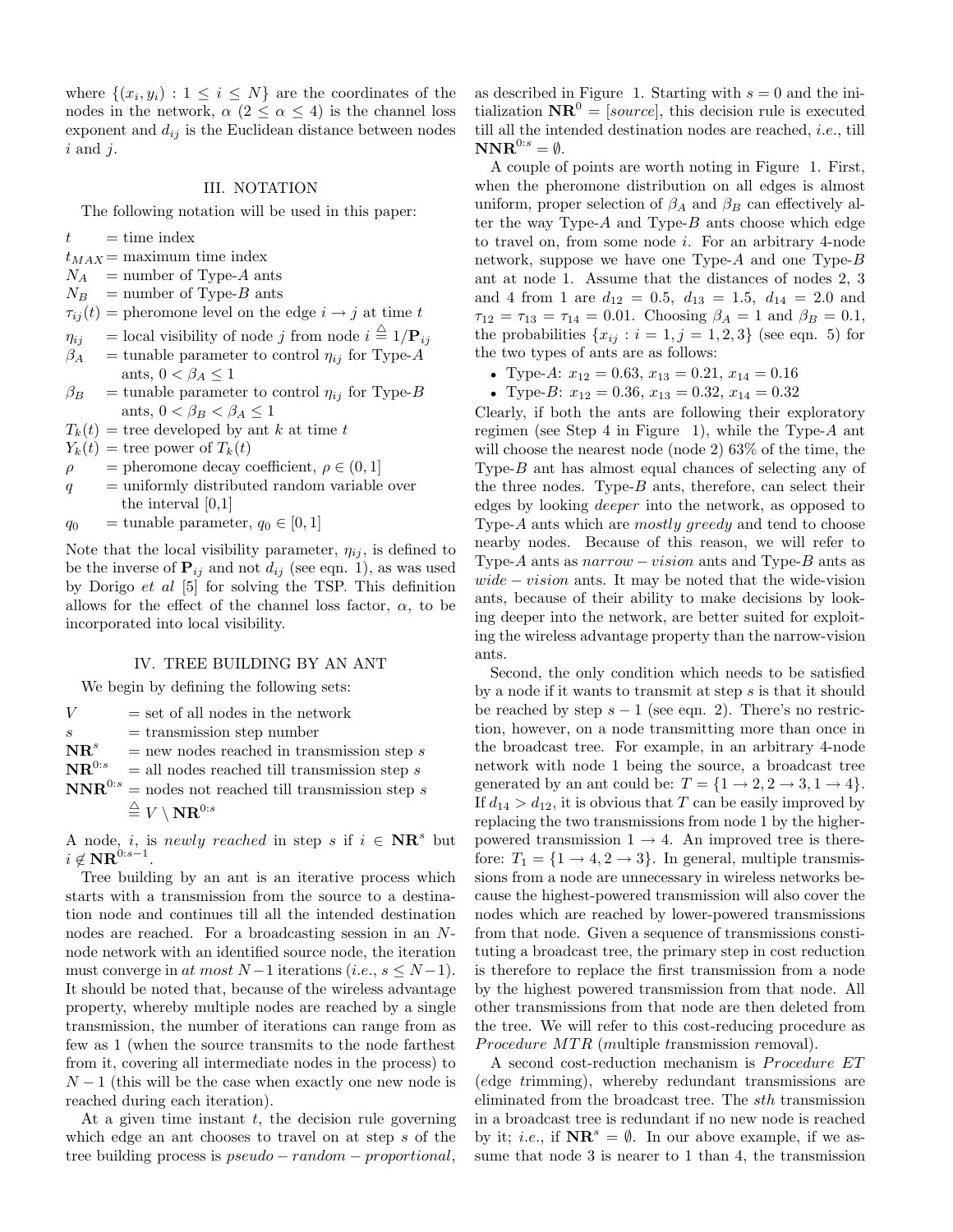1. In general, at any step s, an ant can travel from any node which has been reached till step  $s - 1$ , to any node which has not yet been reached till step  $s-1$ . Let  $f^s$  and  $t^s$  denote the from and to nodes at step s. We therefore have the conditions:

$$
f^s \in \mathbf{NR}^{0:s-1}, \ t^s \in \mathbf{NNR}^{0:s-1} \tag{2}
$$

2. Let  $\mathbf{A}^{s}(t) = \{a_{ij}^{s}(t) : i \in \mathbf{NR}^{0:s-1}, j \in \mathbf{NNR}^{0:s-1}\}\$  be the decision matrix on which the ant bases its decision for selecting an edge at step s, at a given time instant t. The  $a_{ij}$ 's are computed as follows:

$$
a_{ij}^s(t) = \begin{cases} \frac{[\tau_{ij}(t)][\eta_{ij}]^{\beta_A}}{\sum_{k,l} [\tau_{kl}(t)][\eta_{kl}]^{\beta_B}} : & k \in \mathbf{NR}^{0:s-1}, \ l \in \mathbf{NNR}^{0:s-1}, \quad \text{for Type-}A \text{ and } \\ \frac{[\tau_{ij}(t)][\eta_{ij}]^{\beta_B}}{\sum_{k,l} [\tau_{kl}(t)][\eta_{kl}]^{\beta_B}} : & k \in \mathbf{NR}^{0:s-1}, \ l \in \mathbf{NNR}^{0:s-1}, \quad \text{for Type-}B \text{ and } \end{cases} \tag{3}
$$

3. Let q be a random number drawn from a  $[0,1]$  uniform distribution.

4. if  $(s == N - 1)$ 

 $\frac{1}{2}$  Make a deterministic decision by choosing the minimum cost path to the unreached node.  $\frac{*}{2}$ 

• Choose  $[f^s, t^s]$  such that the cost of including the unreached node in the tree is minimum.

else

**if**  $(q < q_0)$  /\* Choose the strongest trail in  $\mathbf{A}^s(t)$  \*/

$$
[f^s, t^s] = \operatorname{argmax}_{i,j} \{ a_{ij}^s(t) \} \tag{4}
$$

else /\* Let the ant explore more. \*/

• Compute probabilities  $\{x_{ij}^s(t)\}\$ as:

$$
x_{ij}^s(t) = \frac{a_{ij}^s(t)}{\sum_{k,l} a_{ij}^s(t)} : k \in \mathbf{NR}^{0:s-1}, l \in \mathbf{NNR}^{0:s-1}
$$
\n(5)

• Choose the edge  $[f^s, t^s]$  based on these probabilities, using, e.g., a roulette-wheel selection procedure as in Genetic Algorithms.

endif endif

 $2 \rightarrow 3$  is redundant because node 3 will be automatically reached by the transmission  $1 \rightarrow 4$ . Applying procedure  $ET$  to  $T_1$  will therefore yield the further improved tree:  $T_2 = \{1 \rightarrow 4\}.$ 

#### V. THE ACS ALGORITHM

A high level description of the ACS algorithm for solving the minimum power broadcast problem in wireless networks is provided in Figure 2. We assume that  $MTR(T)$ is a function which takes a tree  $T$ , applies procedure  $MTR$ on it and returns the updated tree. Similarly,  $ET(T)$  is a function which takes a tree  $T$ , applies procedure  $ET$ on it and returns the updated tree. At any time  $t$ , the pheromone level  $\tau_{ij}(t)$  on the edge  $i \to j$ , reflects the cumulative knowledge acquired by the ants till time  $t$  on the 'desirability' of moving to node  $j$  from node  $i$ . A very high pheromone level on any edge, therefore, makes it much more probable for that edge to be included in the final tree. As in [5], we have adopted a two-level pheromone update operation; first after computing and refining each tree  $T_k(t)$  (the update step inside the **for** loop in Figure 2) and again after computing all trees  ${T_k(t)}$  at a given time instant  $t$  (the update step after the **for** loop). Note that the latter pheromone update is partly proportional to the quality of the best solution produced till iteration t. Better the best solution, the higher the pheromone amount

that is deposited on the set of directed edges in the best broadcast tree. The role of the pheromone decay coefficient,  $\rho$ , is to prevent stagnation in the search process, a situation where all or most of the ants end up choosing the same set of edges and hence generating identical trees.

#### VI. SIMULATION RESULTS

We tested the 1-shrink algorithm on 10, 25 and 50-node networks in a  $5 \times 5$  grid. In each case, 50 networks were randomly generated and the tree powers averaged to obtain the mean tree power. ' $\alpha$ ' was chosen to be equal to 2 for all cases. Values of the parameters used in the simulations are given in Table I. A key point to note in Table I is the dynamic nature of the parameters  $q_0$  and  $\beta_B$  with respect to t. Gradually reducing  $q_0$  ensures that the bulk of the exploration work (Step 4 in Figure 1) is carried out during the initial stages of the algorithm, when the pheromone distribution on the edges is not too uneven and "trail conditions" are more suitable for wide-vision ants, as explained in Section IV. Increasing  $\beta_B$  with respect to  $t$  has the effect of reducing the local visibility of wide-vision ants so that they start behaving more like their narrow-vision counterparts as iteration progresses. In fact, for  $[0.75 * t_{MAX}] + 1 \le t \le t_{MAX}, \beta_B$  is equal to  $\beta_A$ , which ensures that all ants concentrate on the best

Fig. 1. The pseudo – random – proportional decision rule governing which edge an ant chooses to travel on at step s of the tree building process.